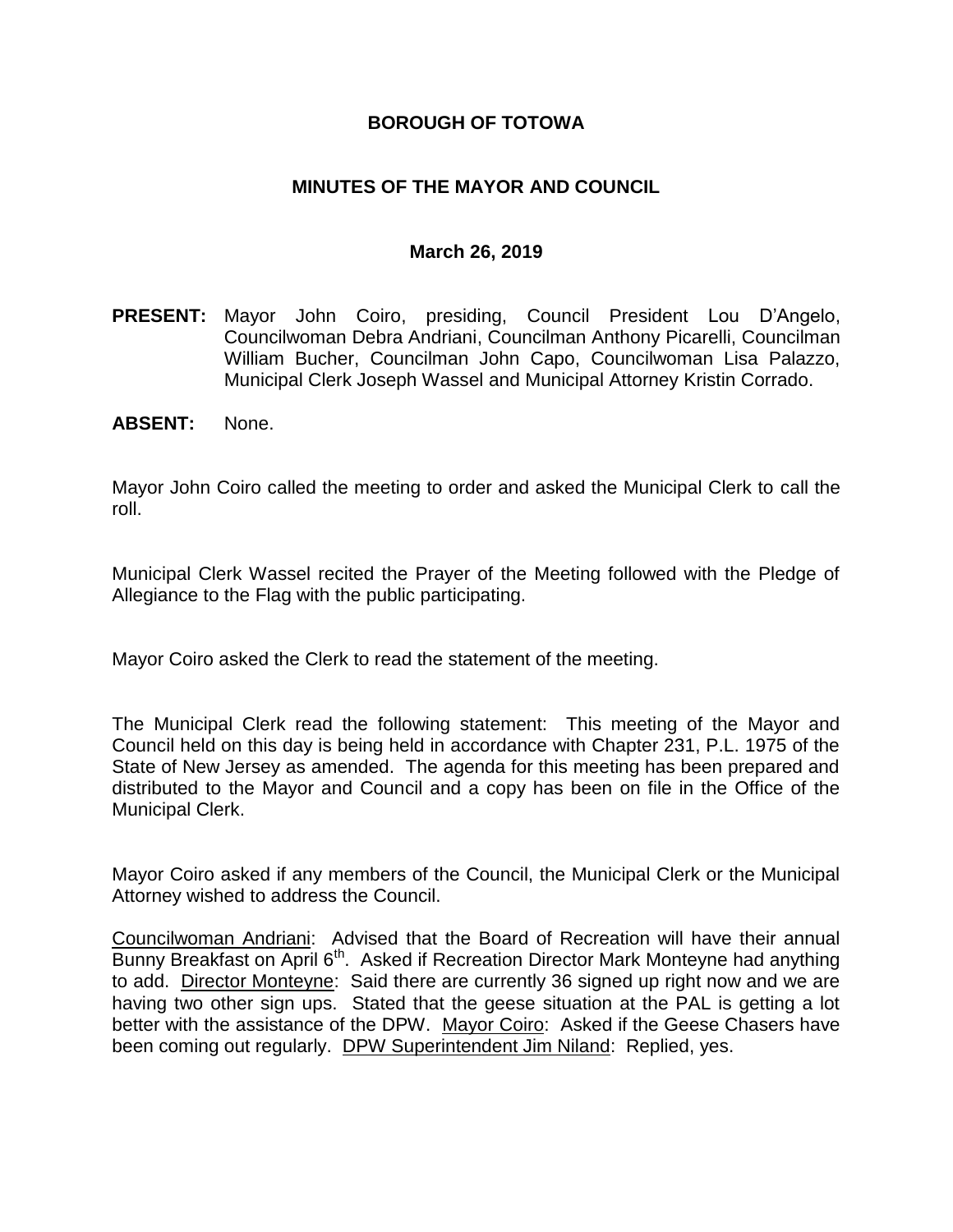#### CITIZENS HEARD:

There were no citizens who wished to be heard.

There was a motion by Councilman D'Angelo, seconded by Councilwoman Andriani to approve the Minutes of the Mayor and Council for the meeting of March 12, 2019. On roll call vote, all members of the Council present voted in the affirmative. Councilman Bucher abstained from the voting.

COMMITTEE ON FINANCE:

There was a motion by Councilman Picarelli, seconded by Councilman D'Angelo to approve Resolution No. 2019-07 for the payment of bills. On roll call vote, all members of the Council present voted in the affirmative.

There was a motion by Councilman Picarelli, seconded by Councilman D'Angelo to approve Resolution No. 2019-08 Authorizing The Transfer Of 2018 Budget Appropriations. On roll call vote, all members of the Council present voted in the affirmative.

COMMITTEE ON PUBLIC SAFETY:

There was a motion by Councilman D'Angelo, seconded by Councilman Capo to approve the Fire Department TSAP for 2018. On roll call vote, all members of the Council present voted in the affirmative.

A letter from the Passaic County Prosecutor inviting the Mayor and Council to attend the  $22<sup>nd</sup>$  Annual Candlelight Vigil to be held on Sunday, April 28, 2019 from 3:00 – 5:00 p.m. at the Passaic County Community College was received and filed.

COMMITTEE ON PUBLIC WORKS:

There was no report.

Minutes 03/26/2019 **Page 2**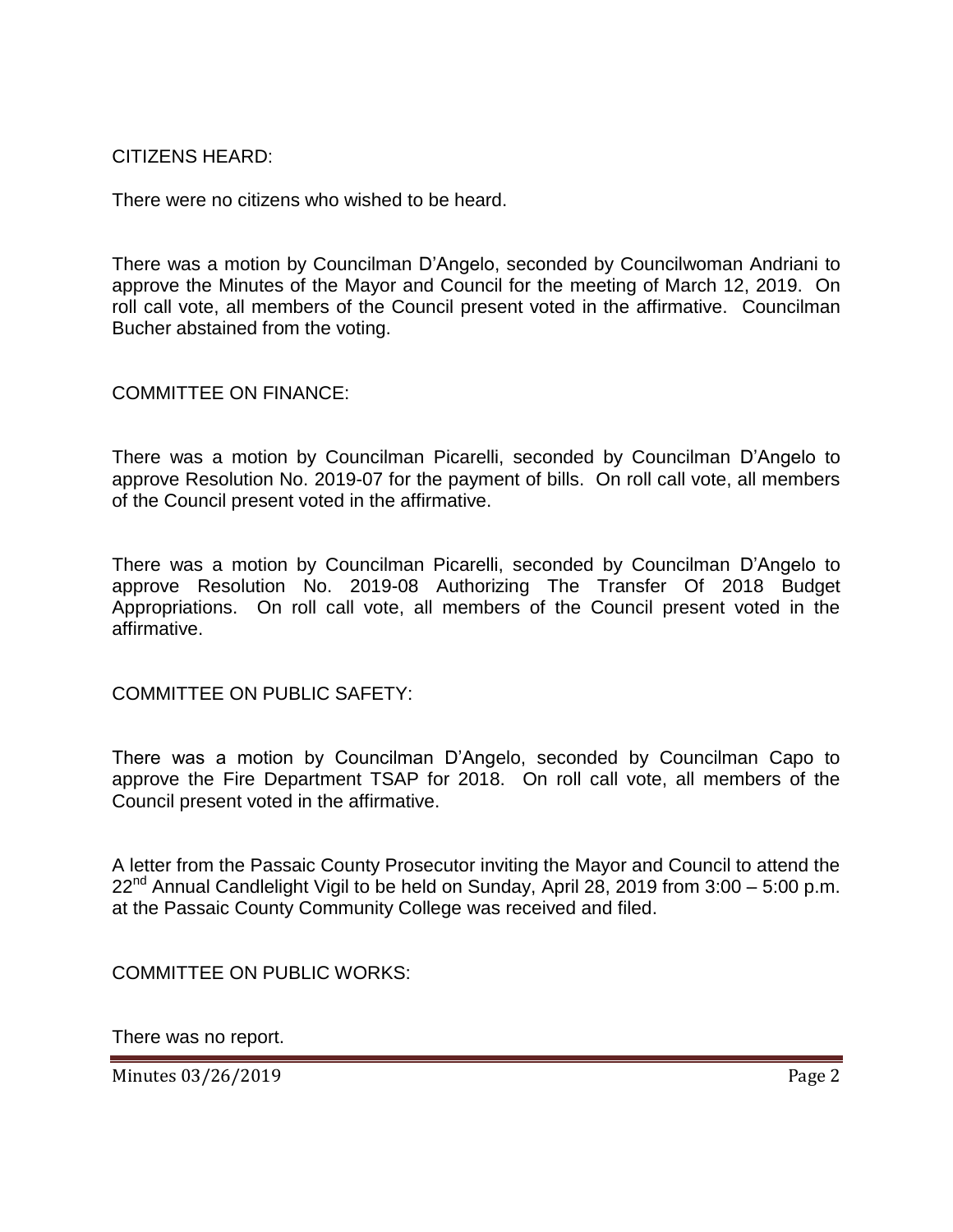# COMMITTEE ON ENGINEERING & PUBLIC PROPERTY:

There was a motion by Councilman Capo, seconded by Councilwoman Andriani to approve Payment Estimate No. 1 (Final) in the amount of \$15,443.00 to Caravella Demolition, Inc. for the Demolition Of Structure At 300 Riverview Drive. On roll call vote, all members of the Council present voted in the affirmative.

A letter was received from American Legion Memorial Post No. 227 requesting permission to use the Municipal Parking Lot on Saturday, April 6, 2019 for their fundraiser to Atlantic City. There was a motion by Councilman Capo, seconded by Councilwoman Andriani to grant permission. On roll call vote, all members of the Council present voted in the affirmative.

A letter was received from the Deborah Hospital Foundation requesting permission to use the Municipal Parking Lot on Tuesday, May 14, 2019 for a trip to Villa Roma in New York. There was a motion by Councilman Capo, seconded by Councilwoman Andriani to grant permission. On roll call vote, all members of the Council present voted in the affirmative.

## COMMITTEE ON LIAISON & INSPECTION:

There was a motion by Councilwoman Andriani, seconded by Councilman Bucher to adopt the following Resolution Authorizing A Shared Services Agreement With The City Of Paterson For Animal Control Services For 2019. On roll call vote, all members of the Council present voted in the affirmative.

## RESOLUTION NO. 48-2019

## RESOLUTION AUTHORIZING A SHARED SERVICES AGREEMENT WITH THE CITY OF PATERSON FOR ANIMAL CONTROL SERVICES FOR 2019

WHEREAS, the Mayor and Council of the Borough of Totowa desire to retain the services of a qualified company to serve as Animal Control Officer for the Borough of Totowa by providing a variety of animal control services for the residents of the Borough of Totowa and for the public good; and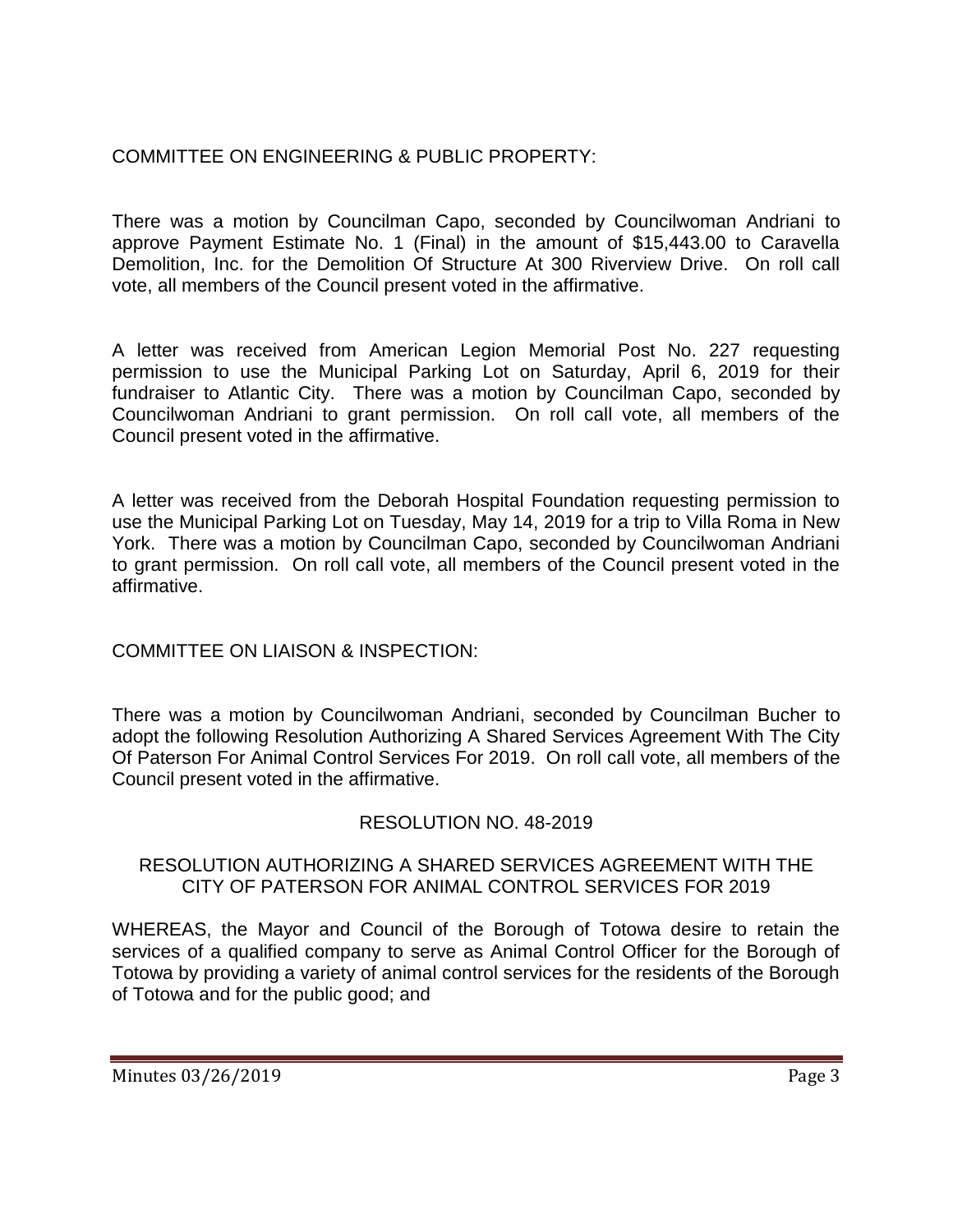WHEREAS, the Mayor and Council of the Borough of Totowa did on two occasions advertise for receipt of sealed proposals for the professional animal control services in accordance with its specifications entitled "Request for Proposals for the Position of Animal Control Officer for the Borough of Totowa"; and

WHEREAS, the Borough of Totowa did not receive any proposals at its Municipal Building on December 20, 2018 or March 7, 2019; and

WHEREAS, the Mayor and Council of the Borough of Totowa have determined that it would be more cost effective to subcontract for animal control services through the implementation of a Shared Services Agreement with the City of Paterson; and

WHEREAS, the Mayor and Council have further determined that it would be in the best interest of the residents of the Borough of Totowa to enter into a Shared Services Agreement for animal control services because these services can be more efficiently and economically provided to the Borough of Totowa through said agreement; and

WHEREAS, the New Jersey Uniform Shared Services and Consolidation Act, N.J.S.A. 40A:65-1 et seq., authorizes the City of Paterson to provide animal control services to the Borough of Totowa; and

WHEREAS, the parties are desirous of entering into a Shared Services Agreement which would authorize the City of Paterson to provide animal control services to the Borough of Totowa; and

WHEREAS, the Borough of Totowa shall pay the City of Paterson a monthly fee of \$1,000.00 for animal control services for the period of April 1, 2019 through December 31, 2019, plus overtime pay in cases of emergency, for a pro-rated annual fee not to exceed \$9,000.00.

NOW, THEREFORE, BE IT RESOLVED, that the Mayor and Council of the Borough of Totowa do hereby authorize the Borough of Totowa to enter into a Shared Services Agreement with the City of Paterson to provide animal control services to the Borough of Totowa effective April 1, 2019 through December 31, 2019.

BE IT FURTHER RESOLVED, that the Municipal Council of the Borough of Totowa does hereby authorize the Mayor and Municipal Clerk to execute any and all necessary instruments relating thereto.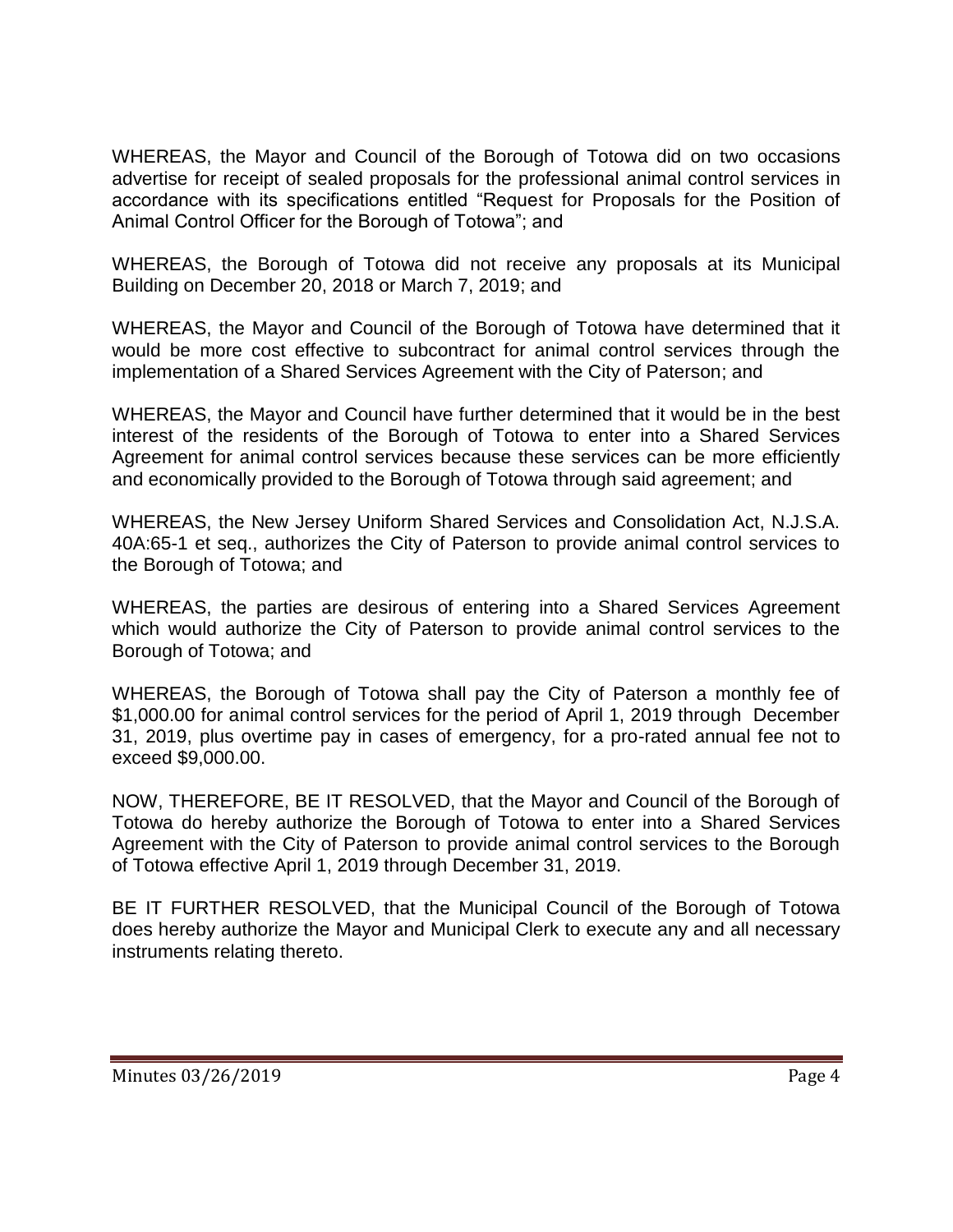There was a motion by Councilwoman Andriani, seconded by Councilman Bucher to adopt the following Resolution Authorizing The Appointment Of An Affordable Housing Administrative Agent For The Borough Of Totowa. On roll call vote, all members of the Council present voted in the affirmative.

## RESOLUTION NO. 49-2019

#### RESOLUTION AUTHORIZING THE APPOINTMENT OF AN AFFORDABLE HOUSING ADMINISTRATIVE AGENT FOR THE BOROUGH OF TOTOWA

WHEREAS, the Borough of Totowa has petitioned the Superior Court of New Jersey for a Declaratory Judgment that its adopted Housing Element and Fair Share Plan is compliant with its constitutional obligation to provide its fair share of the regional need for very-low, low, and moderate income housing; and

WHEREAS, the Borough of Totowa's adopted Housing Element and Fair Share Plan will result in the creation of housing units affordable to and intended for occupancy solely by qualified very-low, low, and moderate income households; and

WHEREAS, the Administrative Agent shall assist the Borough of Totowa with complying with the State of New Jersey's affordable housing regulations in the areas of income qualifications, affordable rents and sale prices and affirmative marketing plans; and

WHEREAS, these comprehensive Affordable Housing services may only be provided by an individual or firm that has been certified by the New Jersey Department of Community Affairs; and

WHEREAS, the Borough of Totowa solicited proposals from firms qualified to serve as the Affordable Housing Administrative Agent for the Borough of Totowa; and

WHEREAS, Community Grants, Planning & Housing, 101 Interchange Plaza, Suite 301, Cranbury, New Jersey 08512 has submitted a proposal dated March 7, 2019 to provide the required professional services, a copy of which is on file in the office of the Borough of Totowa Municipal Clerk; and

WHEREAS, the firm of Community Grants, Planning & Housing possesses the necessary experience and expertise to provide the professional administrative services; and

WHEREAS, for providing the required services, the Borough of Totowa will compensate Community Grants, Planning & Housing in accordance with the Fee Schedule set forth in their proposal; and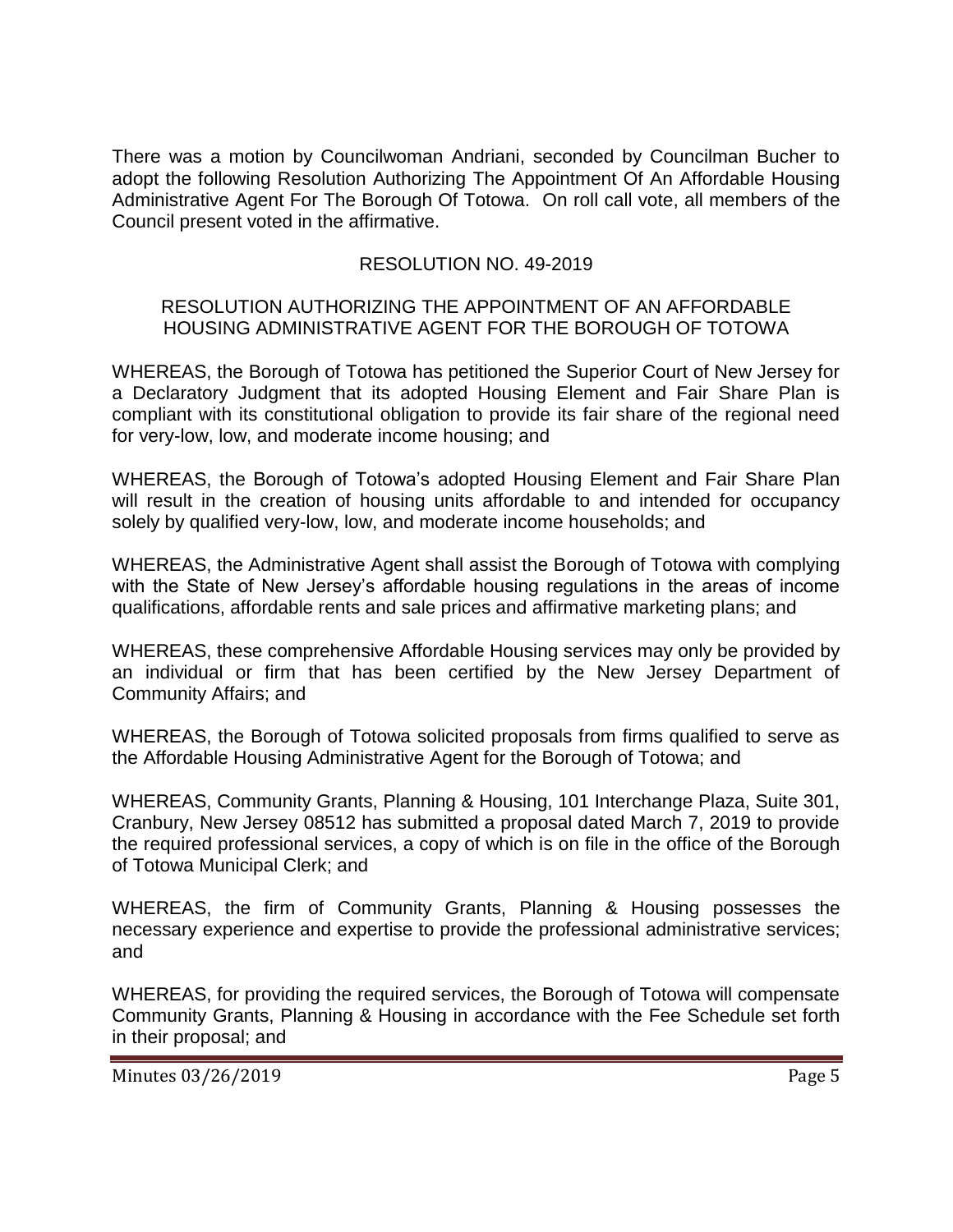WHEREAS, the term of this contract shall be effective as of the date of this Resolution through December 31, 2019; and

NOW, THEREFORE, BE IT RESOLVED, that the Mayor and Council of the Borough of Totowa do hereby authorize the Borough of Totowa to enter into a contract with Community Grants, Planning & Housing to serve as the Affordable Housing Administrative Agent to the Borough of Totowa and provide professional services.

BE IT FURTHER RESOLVED, that the Municipal Council of the Borough of Totowa does hereby authorize the Mayor and Municipal Clerk to execute any and all necessary instruments relating thereto.

There was a motion by Councilwoman Andriani, seconded by Councilman Bucher to adopt the following Resolution Authorizing Contract With International Fireworks Manufacturing Company Inc. On roll call vote, all members of the Council present voted in the affirmative.

## RESOLUTION NO. 50-2019

#### RESOLUTION AUTHORIZING CONTRACT WITH INTERNATIONAL FIREWORKS MANUFACTURING COMPANY INC.

WHEREAS, the Borough of Totowa Board of Recreation will be hosting the second annual Totowa Day on June 8, 2019 at Washington Park School and has recommended to the Mayor and Council of the Borough of Totowa that the festivities conclude with a fireworks display; and

WHEREAS, the Borough of Totowa Board of Recreation has solicited quotes from licensed firework companies to provide the fireworks exhibition; and

WHEREAS, International Fireworks Manufacturing Company Inc., P.O. Box 6, Sycamore Road, Douglassville, Pennsylvania 19518 has submitted a proposal dated February 26, 2019 to provide the fireworks display for the sum of \$5,250.00, a copy of which is on file in the office of the Borough of Totowa Municipal Clerk; and

WHEREAS, pursuant to the applicable New Jersey State laws, the contract for these services may be authorized without public bidding since the total contract price will not exceed the public bidding threshold.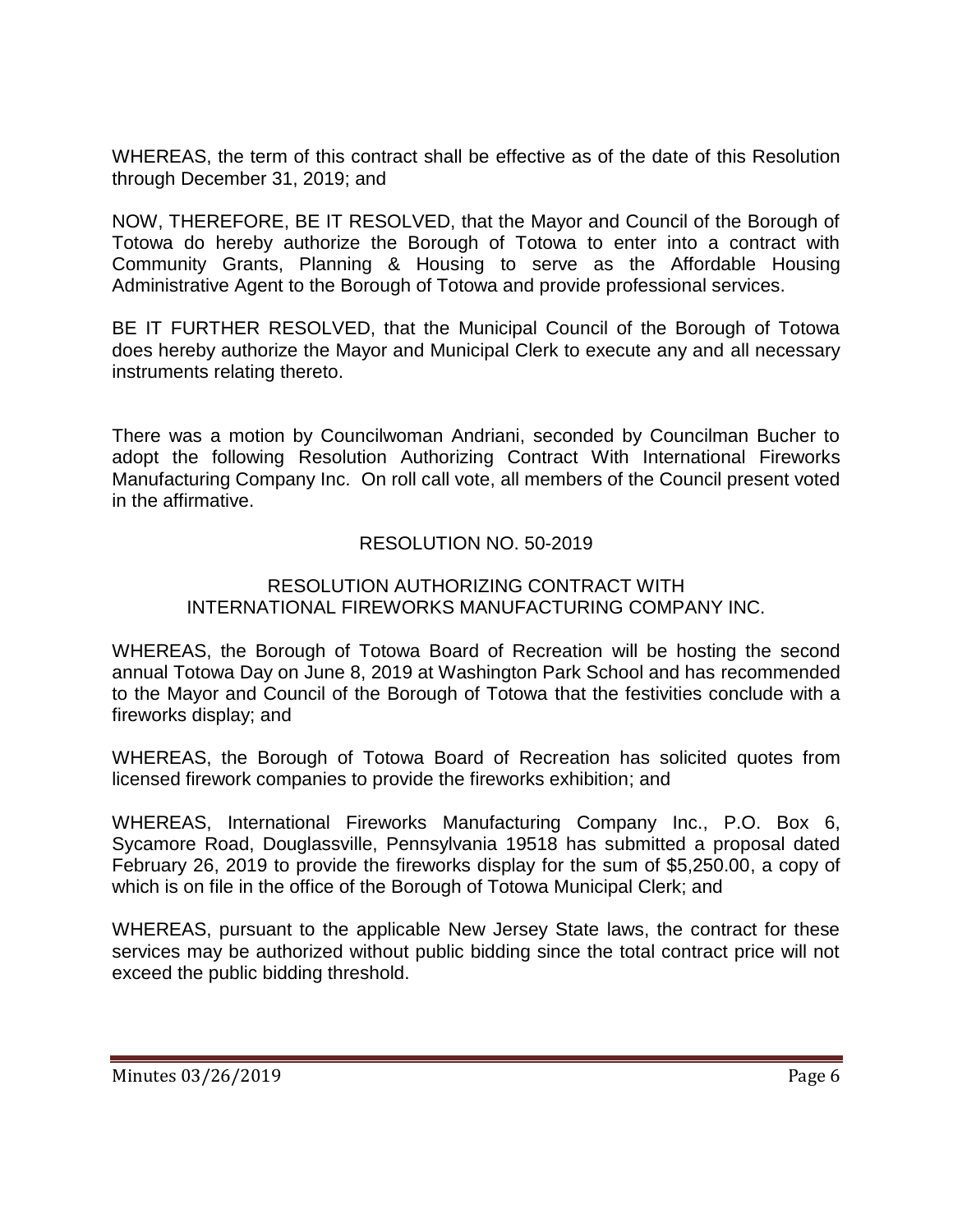NOW, THEREFORE, BE IT RESOLVED, that the Mayor and Council of the Borough of Totowa do hereby authorize a contract with International Fireworks Manufacturing Company Inc., for firework display services in accordance with the term set forth in their proposal.

BE IT FURTHER RESOLVED, that the Municipal Council of the Borough of Totowa does hereby authorize the Mayor and Municipal Clerk to execute any and all instruments relating thereto.

There was a motion by Councilwoman Andriani, seconded by Councilman Bucher to adopt the following Resolution Authorizing Contract For Fertilizer And Weed Control Services For 2019. On roll call vote, all members of the Council present voted in the affirmative.

# RESOLUTION NO. 51-2019

## RESOLUTION AUTHORIZING CONTRACT FOR FERTILIZER AND WEED CONTROL SERVICES FOR 2019

WHEREAS, the Superintendent for the Borough of Totowa Department of Public Works has recommended the Borough of Totowa implement a fertilization and weed control treatment program for the Borough of Totowa Municipal Complex grounds, recreational parks and fields; and

WHEREAS, the Borough of Totowa Department of Public Works did solicit proposals for these lawn maintenance services; and

WHEREAS, Lawn Doctor, 10 Park Place, Butler, New Jersey 07405 has submitted a proposal dated March 20, 2019 to provide the necessary fertilization and weed control services in the amount of \$14,445.00, a copy of which is on file in the office of the Borough of Totowa Municipal Clerk; and

WHEREAS, the Superintendent for the Borough of Totowa Department of Public Works has reviewed the proposal and recommended the Borough of Totowa implement the five (5) step treatment plan recommended in the proposal; and

WHEREAS, pursuant to the applicable New Jersey State laws, the authorization of this service will not exceed the public bidding threshold and may be authorized without public bidding.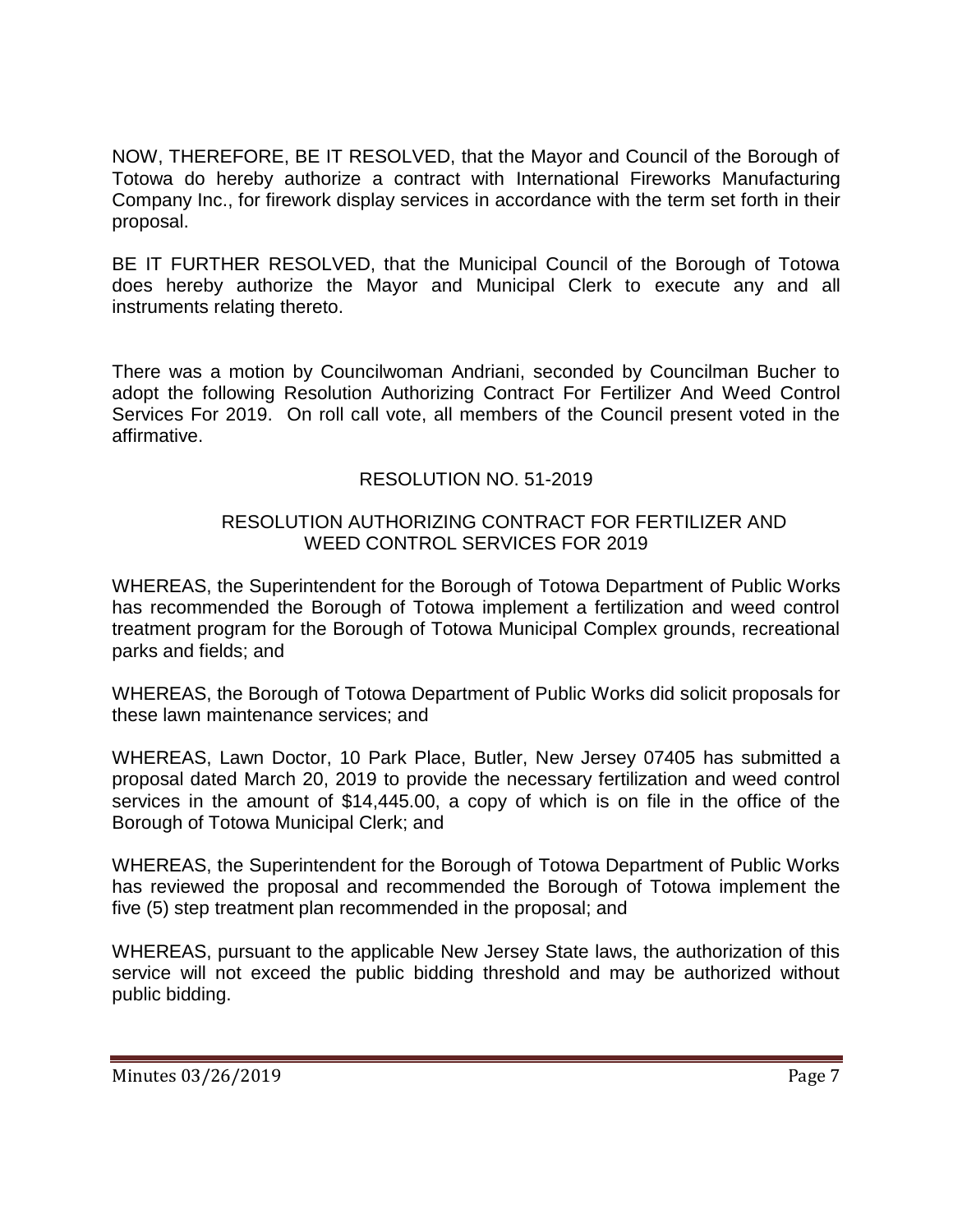NOW, THEREFORE, BE IT RESOLVED, that the Mayor and Council of the Borough of Totowa do hereby authorize the Borough of Totowa to enter into a contract with Lawn Doctor for lawn maintenance services for the Borough of Totowa Municipal Complex grounds, recreational fields and parks in the amount of \$14,445.00.

BE IT FURTHER RESOLVED, that the Mayor and Council of the Borough of Totowa do hereby authorize the Municipal Clerk and Superintendent for the Department of Public Works to execute any and all necessary instruments relating thereto.

A letter from American Legion Memorial Post No. 227 inviting the Mayor and Council to their annual installation of officers on Thursday, April 25, 2019 at 7:00 p.m. was received and filed.

A letter from the Board of Health advising that the Annual Rabies Clinic will be held on Tuesday, April 30, 2019 at the DPW Garage at 7:00 p.m. was received and filed.

COMMITTEE ON LEGISLATION & ORDINANCES:

There was a motion by Councilwoman Palazzo, seconded by Councilman Picarelli to introduce on first reading and advertise for public hearing the following entitled ordinance. On roll call vote, all members of the Council present voted in the affirmative.

## **ORDINANCE NO. 03-2019**

## **AN ORDINANCE TO AMEND THE CODE OF THE BOROUGH OF TOTOWA CHAPTER 415 ENTITLED "ZONING AND LAND USE", ARTICLE IV, "FEES AND ESCROWS", SECTION 12, "APPLICATION FEES"**

There was a motion by Councilwoman Palazzo, seconded by Councilman Picarelli to introduce on first reading and advertise for public hearing the following entitled ordinance. On roll call vote, all members of the Council present voted in the affirmative.

#### **ORDINANCE NO. 04-2019**

## **AN ORDINANCE TO AMEND THE CODE OF THE BOROUGH OF TOTOWA CHAPTER 153 ENTITLED "CONSTRUCTION CODES, UNIFORM", ARTICLE II, "BUILDING CONSTRUCTION FEES"**